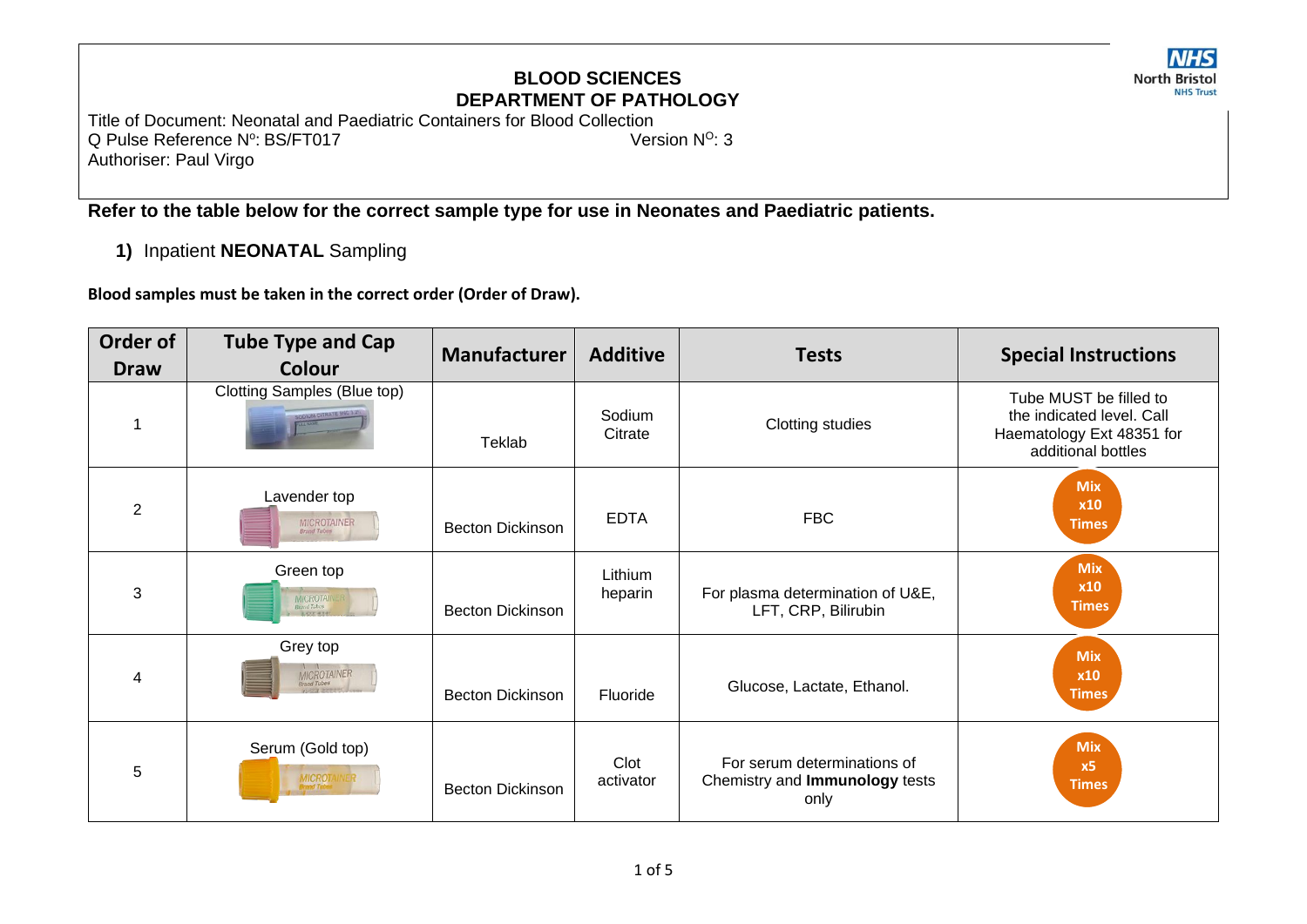

Title of Document: Neonatal and Paediatric Containers for Blood Collection Q Pulse Reference N°: BS/FT017 Version N<sup>o</sup>: 3 Authoriser: Paul Virgo

| Order of<br><b>Draw</b>  | <b>Tube Type and Cap</b><br>Colour                                       | <b>Manufacturer</b> | <b>Additive</b> | <b>Tests</b>                                                                  | <b>Special Instructions</b>                                                                   |
|--------------------------|--------------------------------------------------------------------------|---------------------|-----------------|-------------------------------------------------------------------------------|-----------------------------------------------------------------------------------------------|
| 6                        | Paediatric Microvette                                                    | Sarstedt            | None            | Antibiotic levels                                                             | n/a                                                                                           |
| $\overline{\phantom{a}}$ | Transfusion (Pink top)<br>THE ARREST DISCOVERED WANTED 12017-10 LOT50431 | Sarstedt            | <b>EDTA</b>     | Transfusion samples (Group & Save,<br>Crossmatch, Direct Coombs Test<br>(DAT) | Sample must be labelled in line<br>with Trust Guidelines<br><b>Mix</b><br>x10<br><b>Times</b> |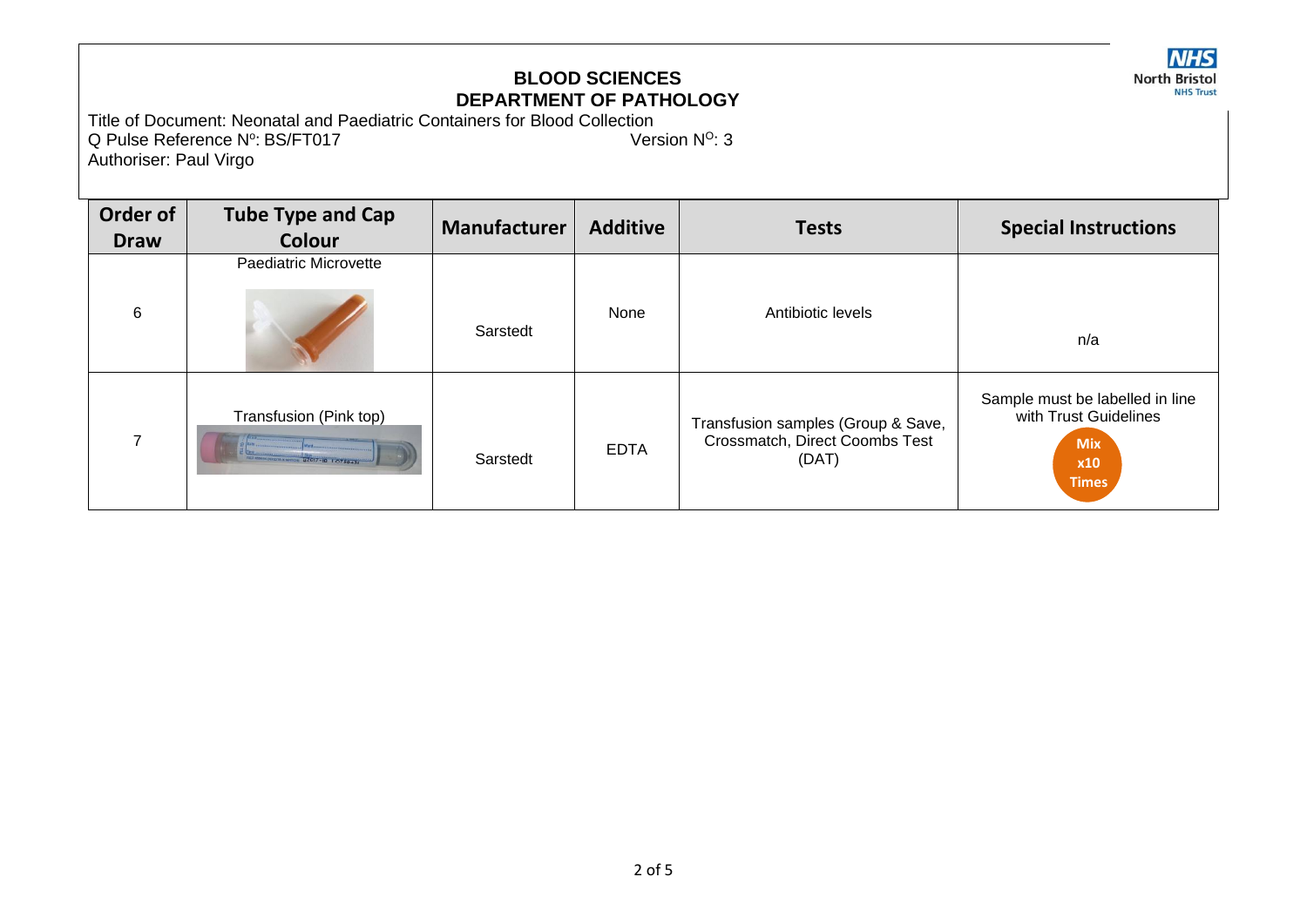**NHS North Bristol NHS Trust** 

Title of Document: Neonatal and Paediatric Containers for Blood Collection Q Pulse Reference N°: BS/FT017 Version N<sup>o</sup>: 3 Authoriser: Paul Virgo

### **2) Paediatric Outpatients only.**

Refer to the Standard Vacutainer BD collection tubes in Appendix I and available on [Severn Pathology Website](https://www.nbt.nhs.uk/sites/default/files/attachments/Tube%20Guide%20and%20Recommended%20Order%20of%20Draw%20-%20General%20Wards.pdf) with the exception of:

| <b>Order of Draw</b> | <b>Tube Type and Cap Colour</b> | <b>Manufacturer</b>     | <b>Additive</b> | <b>Tests</b>          | <b>Special Instructions</b>             |
|----------------------|---------------------------------|-------------------------|-----------------|-----------------------|-----------------------------------------|
|                      | Serum (Gold top)<br>MICROTA     | <b>Becton Dickinson</b> | Clot activator  | Immunology tests only | <b>Mix</b><br><b>X5</b><br><b>Times</b> |

### **3) Arterial/Capillary Blood Sampling**

| <b>Order of Draw</b> | <b>Tube Type and</b><br><b>Cap Colour</b> | <b>Additive</b> | <b>Tests</b>                            | <b>Special Instructions</b>                                                                                                                       | <b>Appropriate Ward</b><br>Use:                                    |
|----------------------|-------------------------------------------|-----------------|-----------------------------------------|---------------------------------------------------------------------------------------------------------------------------------------------------|--------------------------------------------------------------------|
| n/a                  | Blood gas capillary                       | Heparin         | Blood Gas and/or<br>bilirubin analysis. | Analyse as soon as possible and within 15<br>minutes<br><b>Mix</b><br>For 30<br><b>secs</b><br>Available on Request from POCT Dept Ext  <br>48422 | Neonatal (eg NICU)<br>Paediatric OP<br><b>Emergency Department</b> |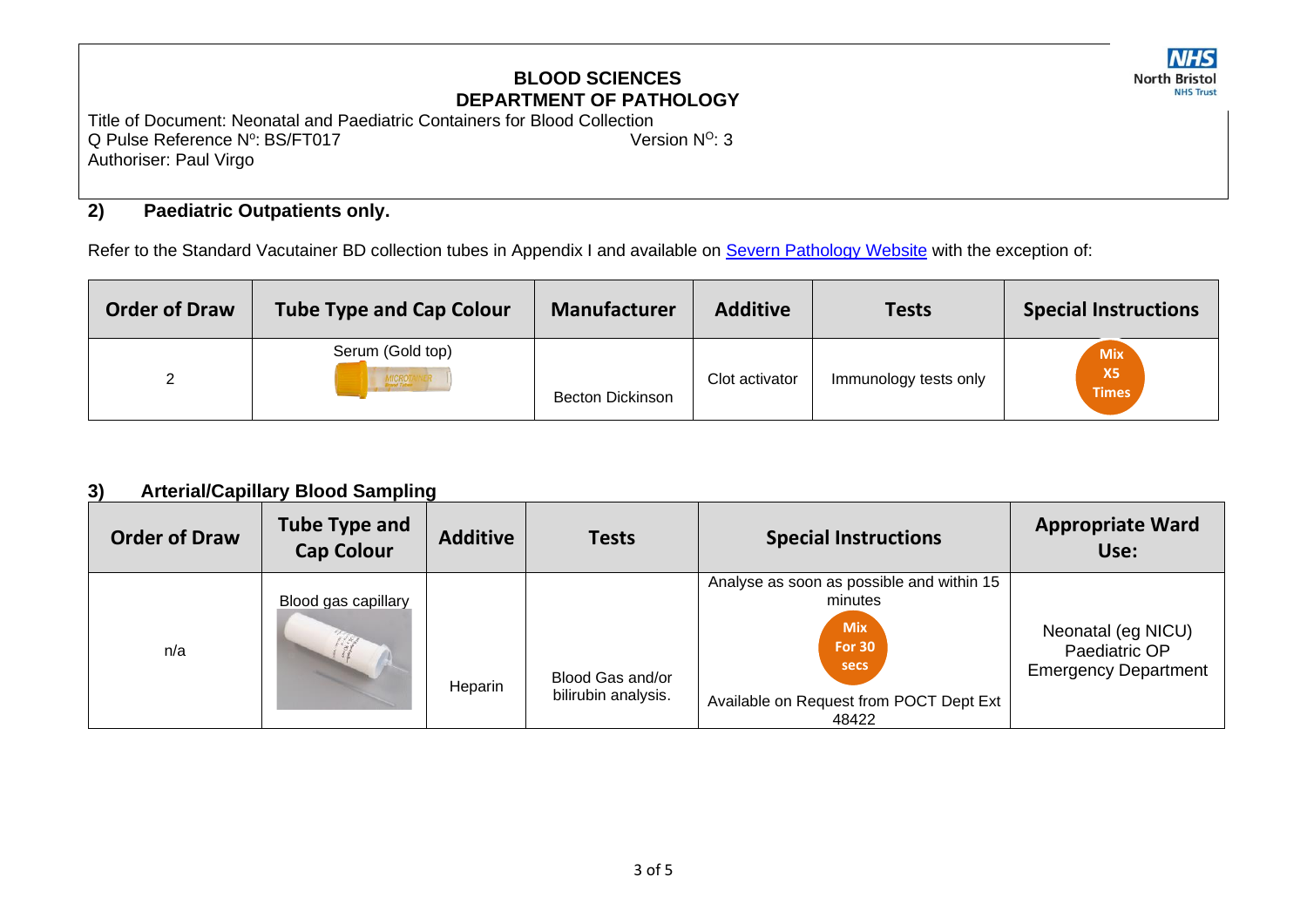**NHS North Bristol NHS Trust** 

Title of Document: Neonatal and Paediatric Containers for Blood Collection Q Pulse Reference N°: BS/FT017 Version N<sup>o</sup>: 3 Authoriser: Paul Virgo

#### **4) GP and Other Paediatric Sampling**

The following venepuncture protocols based on age group are recommended:

- In children <10 years of age venepuncture using a butterfly with 23g needle
- In children >10 years of age venepuncture using a straight 23g (black) needle
- Minimum sample volumes are 1ml per standard tube taken (with the exception of coagulation bottles) which are significantly below the maximum allowable volume in one blood draw defined by the World Health Organisation.

For bottle types refer to the Standard Vacutainer BD collection tubes Appendix I and [Severn Pathology Website](https://www.nbt.nhs.uk/sites/default/files/attachments/Tube%20Guide%20and%20Recommended%20Order%20of%20Draw%20-%20General%20Wards.pdf)

#### **5) References:**

World Health Organisation - Maximum Amounts of Blood to be Drawn From Patients Younger than 14 Years RECOMMENDED MAXIMUM ALLOWABLE TOTAL BLOOD DRAW VOLUMES (CLINICAL + RESEARCH)